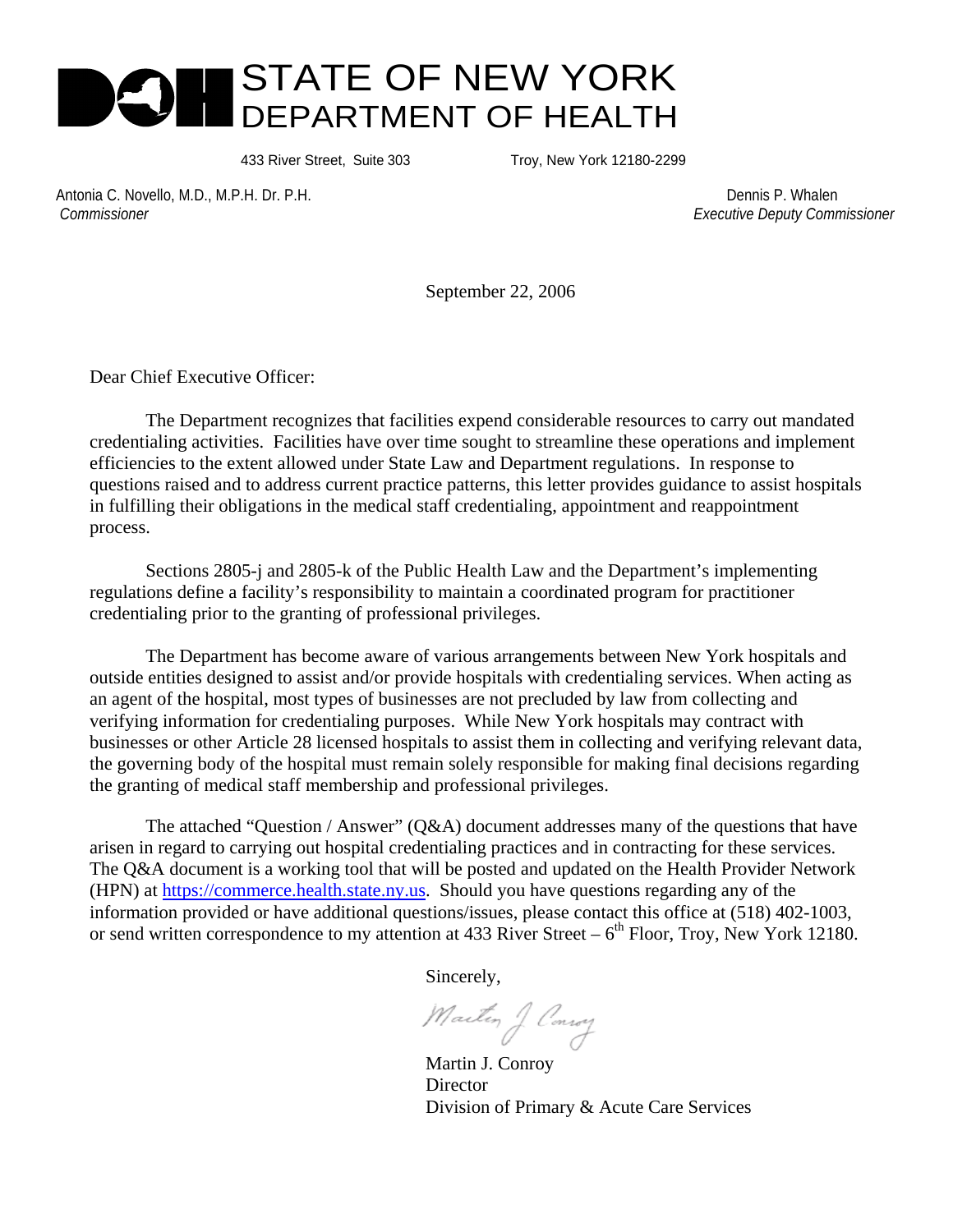

433 River Street, Suite 303 Troy, New York 12180-2299

Antonia C. Novello, M.D., M.P.H. Dr. P.H. Dennis P. Whalen  *Commissioner Executive Deputy Commissioner* 

## **Question / Answer Document Hospital Credentialing Practices**

## **Legal / Regulatory**

**Q:** What guidance has been issued by the Department in regard to hospital credentialing requirements?

**A:** With the enactment in 1985 of the Medical Malpractice Law, Department of Health Memorandums 86-7 and 86-106 set forth detailed explanations of the provisions of the legislation as well as the Department's implementing regulations at 10 NYCRR Section 405.4 (Medical Staff) and 405.6 (Quality Assurance Program). Federal requirements specific to medical staff privileging in the hospital Conditions of Participation provisions set forth in 42 CFR Part 482 outline a hospital privileging process that must be described in the hospital's medical staff bylaws and place ultimate responsibility with the hospital's governing body for the granting of professional privileges. State Education Law, Article 130 sets forth licensing requirements for physicians practicing in New York State and exemptions for physicians not licensed in this State to provide medical services in limited circumstances. In addition, the Department issued a "Dear Chief Executive Officer" letter on October 19, 1998 that provided guidance regarding contracts that could be entered into by hospitals to fulfill credentialing requirements.

**Q:** Can hospitals enter into contracts with outside business entities to carry out hospital credentialing practices?

**A:** A hospital may enter into a contract with an outside entity to carry out all or part of the professional application and verification process. This includes activities associated with the collection and verification of information specific to credentials and prior affiliations/employment. This does *not* include peer review and quality assurance activities and other performance improvement information used in the granting of professional privileges. A hospital may designate, by contract, an agent to receive and collect credentialing information, perform all required verification activities and act on behalf of the hospital for such credentialing purposes. Any such contract must establish that the hospital retains ultimate responsibility for the process required by Department regulations and its medical staff bylaws. The contract must state that the agent will abide by the confidentiality provisions of Section 2805-m of the Public Health Law. In addition, the contract must provide for the Department's access to any and all credentialing records of the credentialing agent. Hospitals may *not* delegate through a contract their responsibility for peer review, quality assurance/quality improvement activities and decision making authority for granting medical staff membership or professional privileges.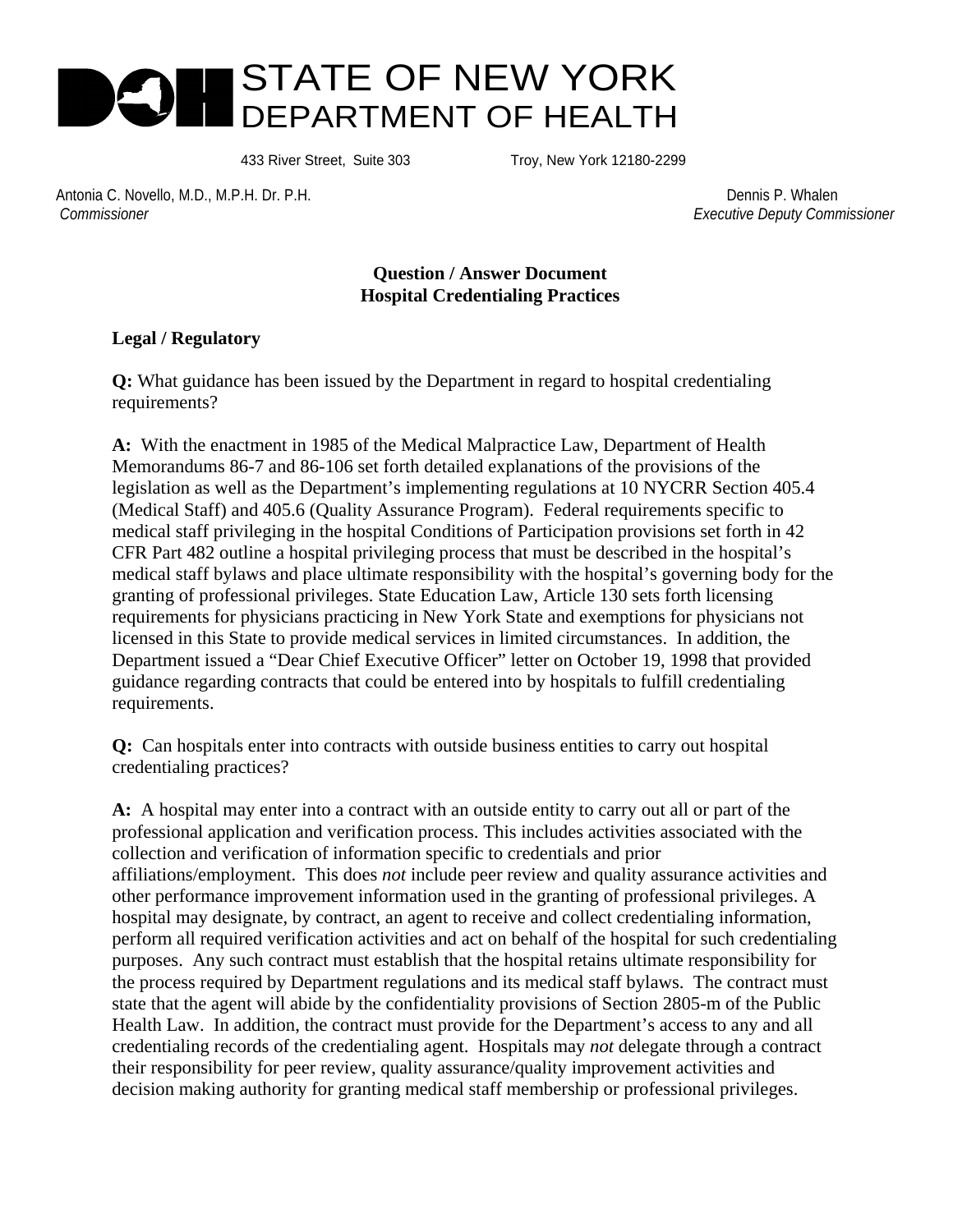**Q:** How can hospitals that are affiliated share resources and information to reduce the paperwork burden associated with credentialing, peer review/quality improvement activities as well as the granting of professional privileges?

**A:** When multiple hospitals are operated by one corporation which has been established pursuant to Article 28 of the Public Health Law, known as an "active parent", such corporation may carry out joint credentialing, peer review and quality assurance activities to the extent that such powers are specified in the provisions of the establishment authority and hospital bylaws.

**Q:** How can hospitals that are not affiliated share resources and information to reduce the paperwork burden associated with credentialing, peer review/quality improvement activities as well as the granting of professional privileges?

**A:** Hospitals that are not currently linked through an "active parent" may delegate to each other the authority and responsibility for the professional application and review process. This delegation must be accomplished through amendments to each hospital's certificate of incorporation and bylaws to specify each hospital's authority and responsibilities for the professional application and review process. Such cross delegation also requires approval of the State Public Health Council. Alternatively, a hospital can enter into a formal agreement with another entity or hospital to delegate the authority and responsibility for the professional application and review process. With either approach, each hospital must retain responsibility for making final decisions regarding the granting of professional privileges at its particular site.

**Q:** With joint credentialing practices there is a question of where records should be housed and who has ownership of the primary documentation?

**A:** If a contract to perform all or part of the professional application and verification process is in place, the terms of the contract must set forth where primary source documentation is maintained. Article 28 parent organizations usually retain flexibility to maintain records at a centralized location. However, the Department requires that each hospital granting professional privileges maintain a file for each practitioner. The file could include a summary report of the results of the credentials review and verification process. This could be a check list format agreed upon by the hospitals party to the centralized service. Documentation supporting the summary information must be available, accessible and retrievable, as needed, upon request by the Department.

**Q:** Is there a standard release form that hospitals should use to obtain practitioner consent prior to the sharing of information between facilities, affiliates, contracted credentialing agents, etc.?

**A**: A hospital is obligated to obtain a signed release from each practitioner that sufficiently addresses the conditions and terms for the release of information and provides for the confidentiality of information shared. Confidentiality concerns would be resolved through releases and waivers specifically authorizing a third party, i.e. credentialing agent, to receive and transmit the information obtained during the credentialing process. The Department does not endorse any specific or standard release form. Each hospital should consult with its legal counsel regarding the language in the release form to ensure it sufficiently addresses the conditions of release and confidentiality of information shared.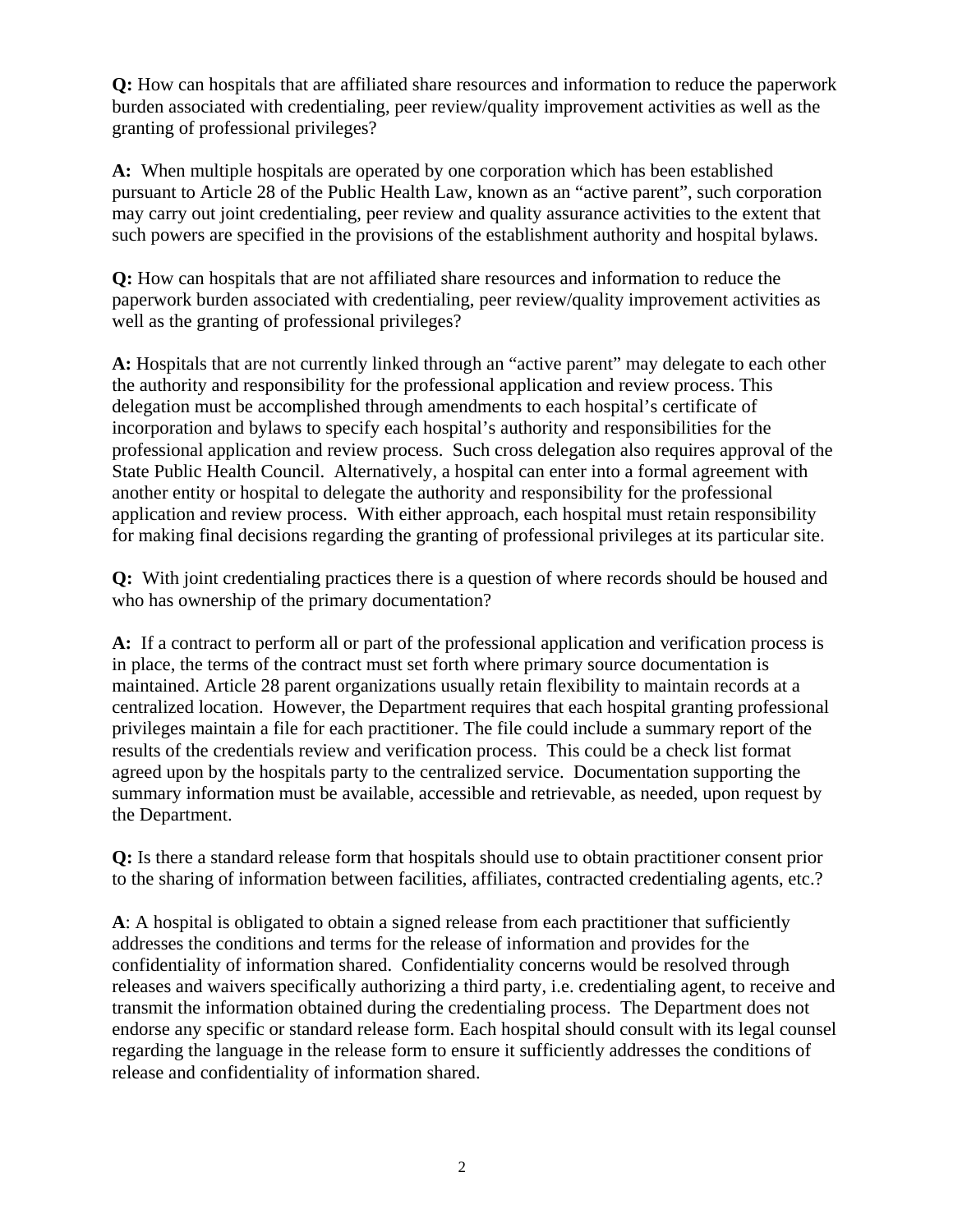**Q:** May a hospital or a credentialing agent impose a fee for credentialing information when such information is requested by another hospital, health care facility, HMO, managed care organization, etc.?

**A:** Department regulations at 10NYCRR Section 405.6(b)(7)(iv) impose upon hospitals an obligation to provide to other hospitals specific information required to carry out the credentialing process. The law does not authorize a hospital or its agent to impose a fee on any other hospital or its agent as a prerequisite to furnishing information needed for credentialing purposes. In regard to credentialing information maintained by entities not licensed pursuant to Article 28 of the Public Health Law, the sharing of such information would be carried out in accordance with applicable terms of the contract.

**Q:** When verifying credentials, to what extent may hospitals rely on electronic verification?

**A:** Electronic verification of information available from the New York State Education Department (NYSED), the Federation of State Medical Boards/Federation Credentials Verification Service (FCVS) or the Educational Commission for Foreign Medical Graduates (ECFMG) may serve as primary source verification and obviates the facility's obligation to obtain/copy original documents.

**Q:** To what extent can a hospital rely on credentialing information collected/provided by a credentialing agent prior to the granting of professional privileges?

**A:** It is important that hospitals monitor the performance of contractor services and implement improvements and/or corrections as needed to assure quality outcomes. A hospital must hold the agent accountable for the quality of its work as specified in the terms and conditions of the signed contract. While a hospital may delegate by contract data collection tasks associated with the credentialing process, the hospital may not delegate its ultimate responsibility for the credentialing process. The hospital may not delegate by contract its role/responsibility for peer review and quality improvement activities. The hospital must retain its responsibility to fully review and consider the information collected and is solely responsible for making final decisions concerning the granting of medical staff membership and professional privileges.

**Q:** Over the course of ten years, some physicians have been affiliated with a significant number of facilities including possibly many out-of-state entities. Is it expected that all these sites will be identified and queried?

**A:** Department regulations at 10NYCRR Section 405.6(b)(7)(iii) impose an obligation on hospitals to request this information for at least the preceding ten years. The applying practitioner is expected to identify all contacts and the hospital or its credentialing agent must query all such contacts. While Article 28 providers within New York State are obligated to reply to such inquiries, out-of-state providers have no obligation to comply with any request for information. Hospitals are expected to query all reported contacts, and, in regard to out-of-state providers, expected to take reasonable steps to obtain a reply. The hospital is obligated to review and consider all information obtained through this process prior to granting membership or privileges but is not expected to persistently seek replies from sources that fail to reply and have no legal obligation to reply.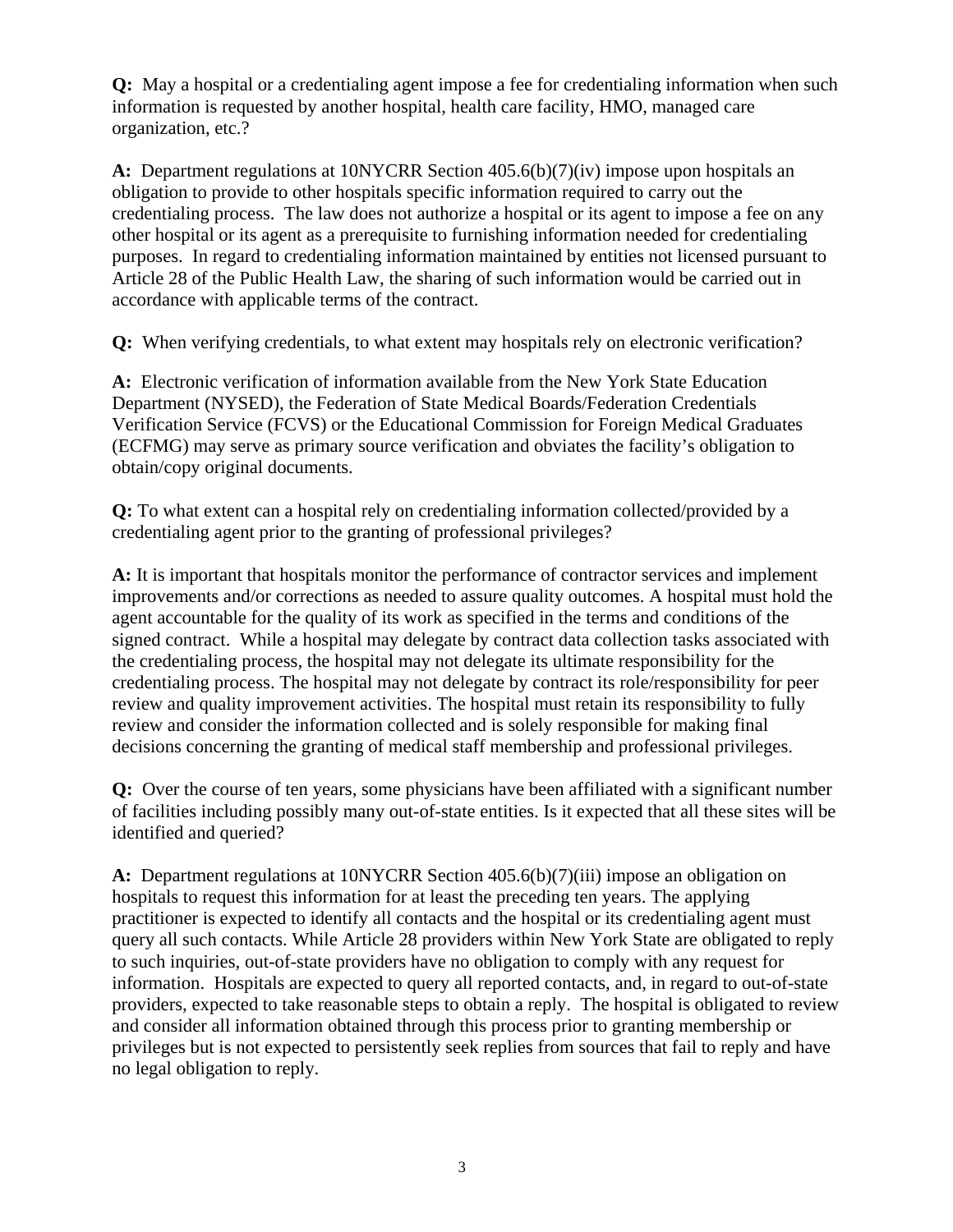## **Granting of Professional Privileges**

**Q:** There are times when physicians who are licensed in another state or jurisdiction seek to practice within New York State. What documentation must a hospital have prior to allowing such physicians to provide patient care services?

**A:** Education Law section 6526 sets forth the categories of physicians who are exempt from State licensure requirements. The State Hospital Code incorporates this section of law to allow physicians to practice within New York State without a New York State license. Specifically, Section 405.4(g) of 10 NYCRR addresses such physicians practicing under the authority of a limited permit and describes requirements for credentialing and the granting of professional privileges. Other categories of exempt physicians practice in accordance with the provisions in State Education Law and, as such, may travel to this state for a limited period to observe, consult or participate in patient care activities. For such physicians, hospitals must verify and document licensure in the physician's home state or jurisdiction. In addition, physicians consulting, practicing or providing patient care services at hospitals in New York State must meet appropriate immunization requirements. The scope and nature of the physician's visit must be documented, as well as any temporary privileges granted.

**Q:** In emergency situations, what is expected in terms of documentation prior to granting emergency privileges?

**A:** The Department has endorsed the JCAHO medical staff standards for granting disaster privileges when a hospital's emergency management plan has been activated. This standard allows the CEO or president of the medical staff to grant disaster privileges when they have been overwhelmed by an event. The standards rely on positive identification of the practitioner, a current license to practice, and identification that the individual is a member of a Disaster Medical Assistance Team (DMAT), prior to granting emergency privileges. The exempt provisions in State Education Law provide sufficient flexibility to allow practitioners licensed in other states and jurisdictions to practice on an emergency basis in New York State.

**Q:** Are physicians who are members of the United State Armed Forces and licensed in another state or jurisdiction authorized to provide professional services in Article 28 facilities?

**A:** Under Federal law at10 USC section 1094, a health care professional who is a member of the armed forces who "(a) has a current license to practice medicine, osteopathic medicine, dentistry or another health profession; and (b) is performing authorized duties for the Department of Defense," is allowed to practice in a state in which s/he is not licensed. When practicing under these provisions, a physician's practice is limited to treating members of the armed forces or their dependents, and is a part of their military duties.

## **Telemedicine Privileges**

**Q:** What are the licensing requirements for telemedicine providers?

**A:** Practitioners providing professional services in New York State must be licensed in this State. This includes physicians licensed in another jurisdiction who wish to practice medicine in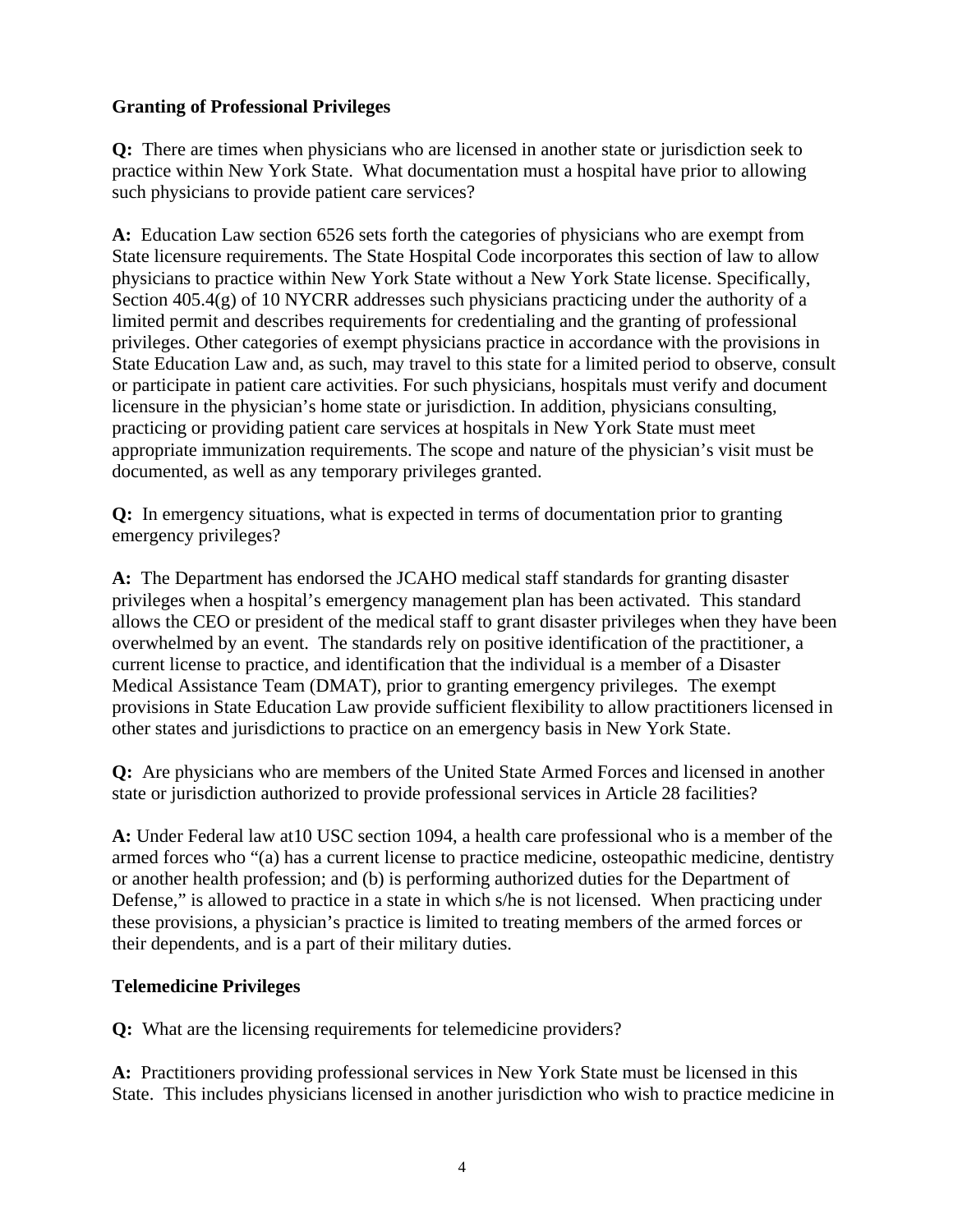New York State. The practice of medicine is defined by Section 6521 of the Education Law: "as diagnosing, treating, operating or prescribing for any human disease, pain, injury, deformity or physical condition".

**Q:** Prior to granting professional privileges, what credentialing requirements must be met for telemedicine providers?

**A:** Each hospital is responsible for assuring that all practitioners, including telemedicine providers, are fully credentialed prior to granting professional privileges. Hospitals may contract with outside entities to carry out the credentials review/verification process and the 10 year look back for prior affiliations and employment but must retain responsibility for making any final decision regarding the granting of professional privileges.

**Q:** What if the hospital contracts with a telemedicine group that will provide both professional services and carry out credentialing requirements?

**A**: The hospital may enter into a contract in accordance with the contract provisions set forth in Department regulations at 10 NYCRR Section 400.4. The hospital remains ultimately responsible for the contracted service. Such contracts do not need prior review by the Department but must be monitored by the hospital. The terms and conditions of such contracts must be clearly defined and each contract must preserve the hospital's management authority and its rights and obligations.

The hospital may contract with outside entities for all or part of the professional application and credentials review/verification process as well as verification of prior affiliations/employment. The hospital may not delegate responsibilities specific to peer review, quality assurance/improvement activities and for making any final decision regarding the granting of professional privileges.

**Q:** If the telemedicine provider is JCAHO accredited, would the Department accept credentialing and privileging "by proxy" carried out by the JCAHO accredited telemedicine provider?

**A:** No. In meeting Department requirements, in accordance with State Law, hospitals may not delegate such responsibilities except by formal contract.

**Q:** In preparing the terms of a contract with a telemedicine group, what requirements must be met in regard to medical histories and physicals for telemedicine providers?

**A:** Telemedicine providers licensed in New York State but practicing from an out-of-state or out-of-country location must meet the general provisions for the history and physicals required by 10 NYCRR Section 405.3(b)(10).

Out-of-state telemedicine providers may request an exemption from infection control training due to the nature of their professional practice. A copy of the exemption request can be found on the Department's web site at http://www.health.ny $\theta$  qx/lqto ullof gz $\theta$  vo and once completed is submitted to the Department of Health for review/approval. Once